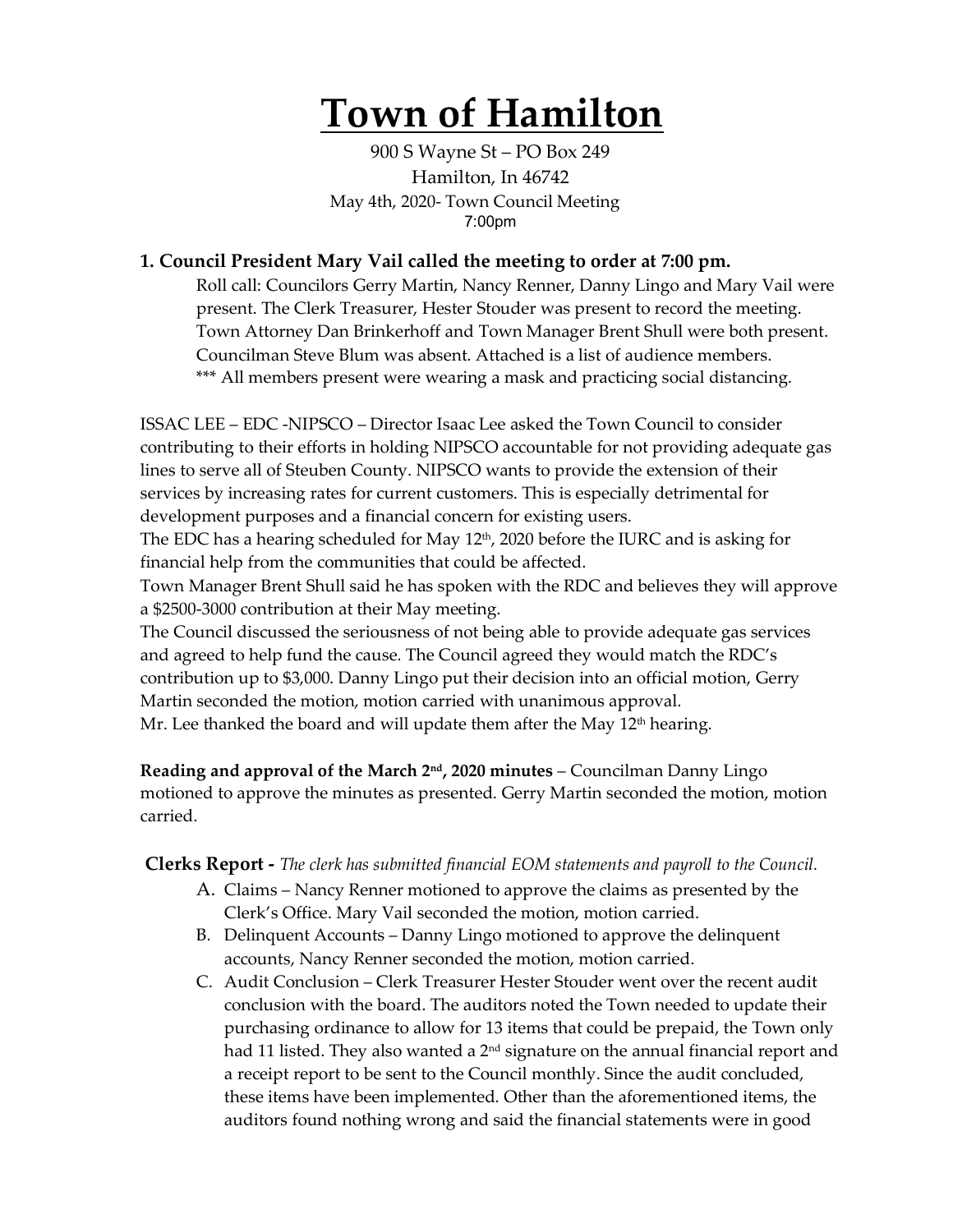standing. The full report can be found on Indiana Gateway and is available to the public.

D. Copier Quotes – Clerk Treasurer, Hester Stouder presented 3 quotes from the following vendors; Ricoh \$3485.82, WM imaging \$5073.00 and D&B Copiers \$2695. D&B copiers specializes in repossessed or out of lease machines. They also have new units available upon request. With their "pre-owned" line, they provide 100% guarantee or replacement at no cost to the buyer and a full maintenance agreement. After explaining the inventory difference, the Clerk said RICOH is their current provider and they have bee excellent to work with. If the Town doesn't trade in our current unit, they will continue to service it as long as we own it. She also mentioned that without having any experience with WM Imaging, they were very nice and professional during the quoting process. The Council discussed the different options and decided to go with D&B copiers out of Garrett Indiana. Gerry Martin motioned to approve the quote from D&B copiers, Nancy Renner seconded the motion. Motion carried with unanimous approval.

#### **4. Reports**

A. *Town Manager* – Town Manager Brent Shull is working with a local resident to remove a gas tank beside their garage. If they do not have the unit removed by June 1<sup>st</sup>, 2020, they will be responsible for the removal, plus all fines. There are have been concerns regarding the cleanliness of the restrooms at the Town Hall. The Council agreed to have the Clerk draft a letter outlining what they expect regarding cleanliness and Mary will sign the letter on behalf of the Council. If it does not improve the Council will address what to do going forward. P*lease see attached report*

B*. Street Department* – The Street sweeper will be rented for a week to clean the streets. Leaf and limb collection will end the 1st week of May. Compost will not reopen on Saturday's at this time. Brent will talk to Mark about when Saturday hours will resume.

*Please see attached report*

C**.** *Police Department –* Marshal Jermey Warner recommended a stop and yield sign be added to Lane 221A and 221C. He attached a drawing for the Council's review. The Council agreed with his recommendation. Councilman Danny Lingo motioned to amend the traffic ordinance to reflect the changes as recommended by the Marshal. Gerry Martin seconded the motion, motion carried with unanimous approval. Town Attorney Dan Brinkerhoff will draft the amendment. Officer Frank Baldwin asked for the Council to consider approving his Pacific Coast Trail leave for 2021 due to the Coronavirus and having to cancel his plans for 2020. The council discussed the previous agreement and asked that Brent, Jeremy and Frank work on a new proposal to present to the Council for approval. *Please see attached report.*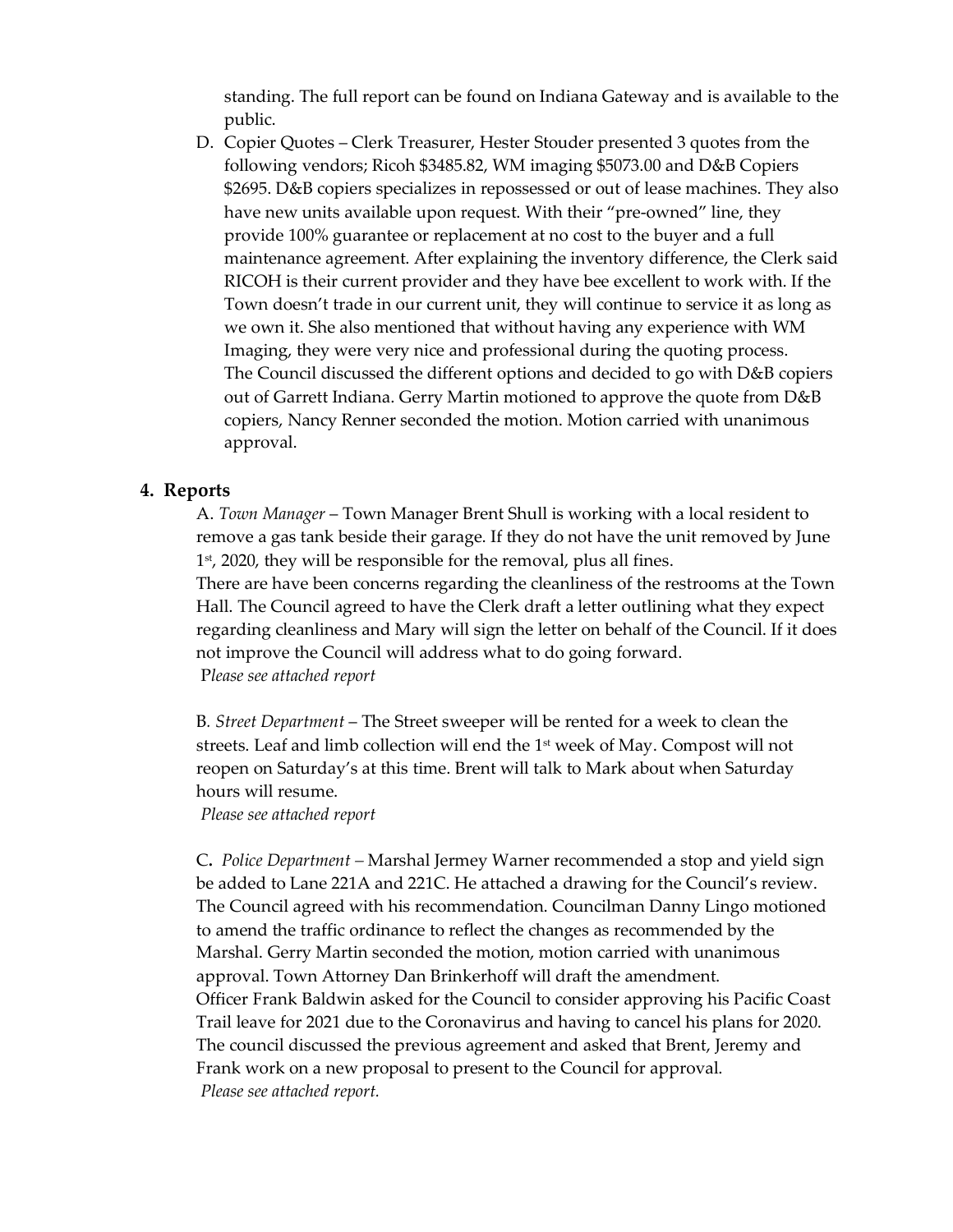D**.** *Water Department* – The department has been working on filling up the Towers to accommodate the increase in usage during the summer. They have also been turning water back on for seasonal residents and have several new installs scheduled. Nikki is being trained to cover plant checks while Brad is out for medical leave. *Please see attached report.* 

### **5. Old Business –**

A. Part Time Employee – Town Manager Brent Shull and Street Superintendent Mark Gerardot would like to hire someone to fill the part time position prior to the June meeting. He will advertise the position, as they have in the past, until May  $11<sup>th</sup>$ . Interview and then have a meeting with the Council May 18<sup>th</sup>, 2020 at 12pm to approve hiring someone. The Council had no objections and Gerry will sit in on the interviews with Brent and Mark.

## **6. New Business –**

A. Town of Hamilton re-opening schedule/protocol – Council President Mary Vail presented a guideline for the Council. It will include masks until June  $14<sup>th</sup>$ , all Town parks will remain closed until June  $14<sup>th</sup>$ , all public restrooms will be closed to the public, port a potties will be delivered to FCT and the public beach to accommodate residents. The Town Hall will open for regular hours however only one customer will be allowed at a time and they must be wearing a mask. Curbside and phone service is available and recommended to reduce the amount of exposure. Children are discouraged from coming into the Town Hall, but not prohibited.

Due to the schools being closed, the Deputy Clerk will be allowed to have 2 older children at the Town Hall up to 3 days a week as long as they stay in the large meeting room, masks are worn and the room is cleaned daily.

B. Social Media Retention – This will be postponed until the June meeting as they are waiting on information from Midsolv, the Town's current IT provider.

C. Triton Compliance Forms – Triton Industries turned in their annual compliance forms. The number of employees they anticipated hiring were lower than expected, however their annual payroll increased in lieu of hiring. Without making any changes, Danny Lingo motioned to approve the compliance forms as presented. Mary Vail seconded the motion, motion carried with unanimous approval.

D. Amended purchasing policy – Clerk Treasurer Hester Stouder presented the changes to the policy in response to the recent audit conclusion. Town Attorney Dan Brinkerhoff assured the Council the changes are aligned with the State IC code related to purchasing and are nothing out of the ordinary.